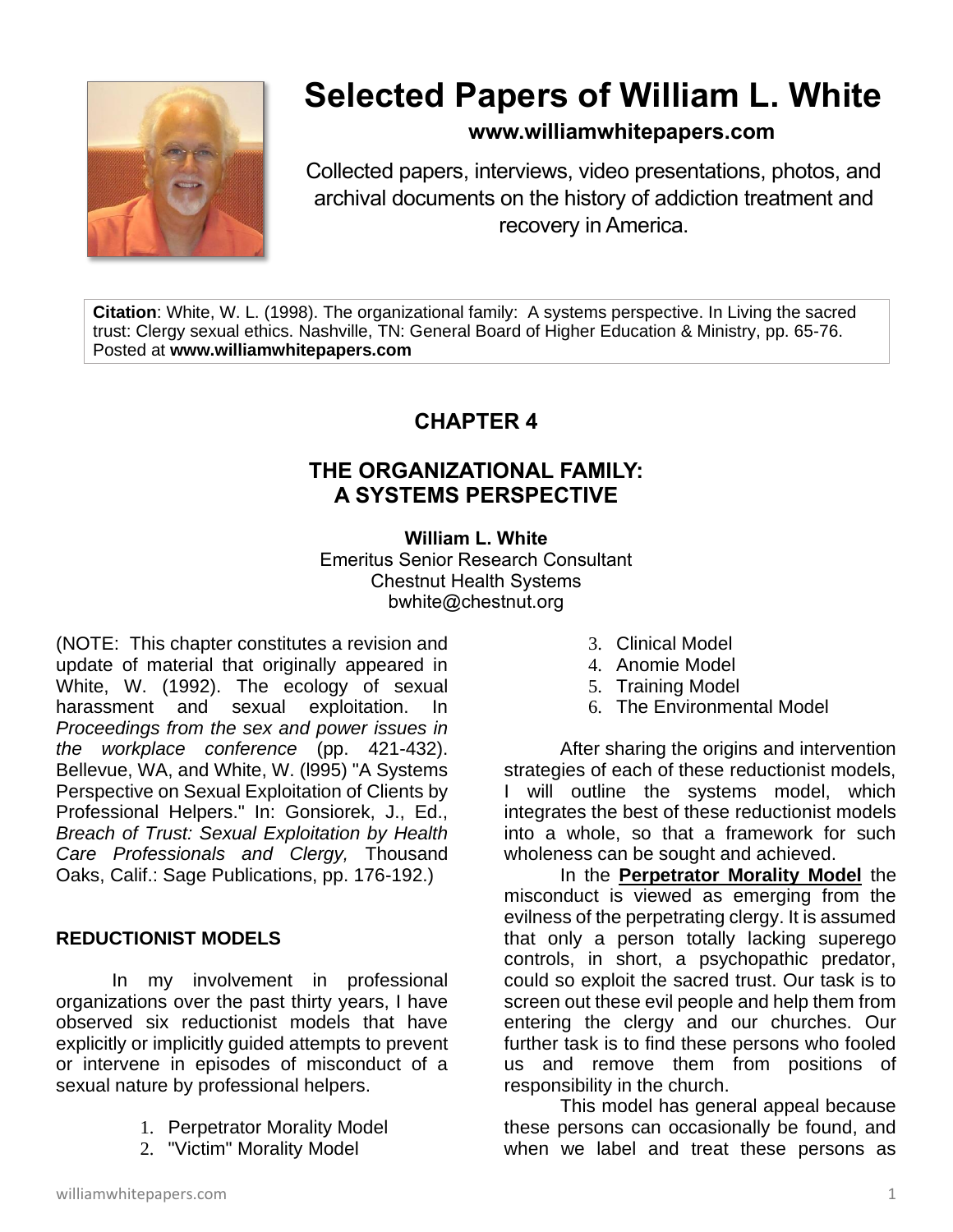sexual psychopaths, it magnifies the distance between ourselves and the perpetrator. It allows us to believe, for example, that, because we see no such exploitive tendencies in ourselves, we are not vulnerable to sexual involvements with parishioners—a belief that probably increases our chances of being involved in just such a relationship. It also allows organizations, such as the church, to believe that they have addressed the problem of misconduct of a sexual nature solely by removing an identified sexual predator.

The second model is closely related to the first but defines the source of evilness not within the alleged perpetrator but within the alleged victim. The **"Victim" Morality Model** denies the reality of the misconduct and casts the problem within the character of the victim. It is believed that the victim/complainant misinterpreted the intentions or actions of the perpetrator or is retaliating with false allegations out of personal animosity. Another version of this model portrays the complainant as seductive and manipulative and one who overwhelms the otherwise ethical clergy.

If this belief permeates the Church, then the Church will be notorious for scapegoating the complainant. Even if the Church has clear policies and grievance procedures related to misconduct of a sexual nature, hearings are often turned into a systematic indictment of the complainant. It becomes a vehicle for revictimization. Like children breaking silence about sexual abuse, the dangers revictimization are great. The scapegoating and revictimization of persons who have broken silence deepens the silence of other victims and also protects perpetrators from experiencing the consequences of the actions. It is a way to ignore the call to justice and compassion.

In the **Clinical Model**, the origins of misconduct of a sexual nature are defined in terms of psychopathology. The misconduct is viewed as transient aberrations in judgment that have emerged from chronic or transient emotional disturbance. The model is seen in religious leaders—when efforts to escape charges fail—running off to alcoholic or psychiatric treatment centers with the underlying explanation that the abuses of power resulted from a crisis.

The Clinical Model dictates one of two responses to the identified perpetrator. Where

such emotional disturbance is validated by clinical assessment and is adjudged to preclude the clergy's ability to perform their ministerial office, the person is either removed from the ministry setting through suspension or surrender of credentials. In other cases, when the clergy's impairment is not so severe or enduring as to preclude professional performance, the person is restricted to only particular types of professional activity and is mandated to continue in some form of treatment. The clinical model applied to the ministry posits that persons must screen out those whose emotional instability precludes their ability to work with vulnerable persons. It also posits that effective programs of early intervention must be in place to intervene at an early stage before the health and safety of the parishioners are involved. There is also an assumption that some perpetrators can be treated and returned to ministerial roles with minimal risks of future exploitive incidents. This model, like some of the others, may contain elements of the true story of misconduct of a sexual nature, but fails to capture the whole story.

There is a variation of the Clinical Model that defines the problem in terms of the complainant's psychopathology. The misconduct is interpreted as delusion, fantasy, a transference problem, or as retribution for "imagined slights by the borderline personality." In some complaints, the initial presentation of the allegation is framed more as a clinical case study of the victim/survivor than an administrative hearing to determine fact regarding an allegation. One problem in this regard is that the most insidious sexual predator is going to select victims that include those persons who have the greatest vulnerability and whose complaint would be most easily discounted.

The fourth reductionist model of sexual exploitation is the **Anomie Model.** This model, which is often found in new emerging disciplines and organizations (or those going through turbulent changes), defines the origin of misconduct of a sexual nature as the absence of clear ethical standards for defining appropriate and inappropriate conduct. The source of the problem is the lack of definition of standards of appropriateness in service relationships. With this model, our task is to generate codes of conduct that define appropriate and inappropriate behavior within these relationships.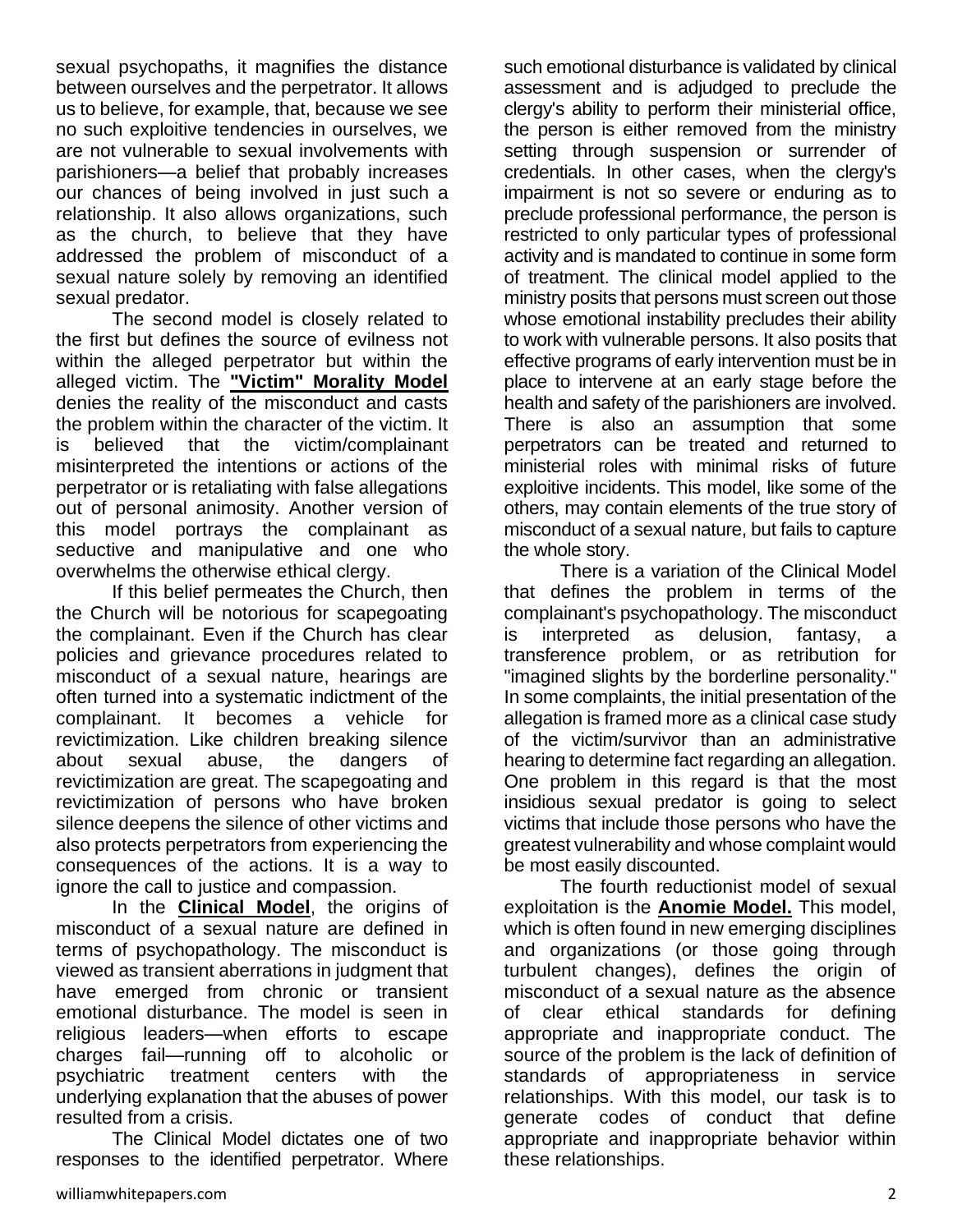When organizations have created standards and continue to have problems with misconduct, it is time to redefine the problem. The **Training Model** defines the origin in terms of the knowledge and skill deficiency of the clergy—it is a problem of inadequate professional socialization. The solution for helping clergy is to provide preparatory and ongoing training in ethical standards and ethical decision making for all clergy and targeted training designed to rehabilitate the clergy who have been involved in poor boundary maintenance in their relationship with parishioners.

The sixth reductionist model, **The Environmental Model** defines the origin as an isolated aberration (abnormality) of chemistry between the perpetrator and the environment at a particular point in time. The model argues that since this event was idiosyncratic and unlikely to ever occur again in a different context, the best strategy is to move the perpetrator to another role, department, church, or geographical location. The same logic could justify transferring the victim's membership to another church. While the church has been visibly criticized for moving pedophile priests from parish to parish, many other organizations have been involved in the same practice.

Reductionist models of explanation and intervention, which are central in the early stages of exploring any problem, must eventually give way to models that can encompass complexity and diversity. All of the models described above tend to define the problem of misconduct of a sexual nature in ways that narrow our view of its origins and restrict our vision of prevention and intervention strategies. Some are based on errors of fact. Others describe an element of the problem but do not encompass the problem. Our task is to integrate the best within these models into a coherent whole. The goal of the systems model outlined below is to provide a framework through which such wholeness can be sought and achieved.

#### **SYSTEMS MODEL**

The systems model begins by defining the problem of misconduct of a sexual nature as a breakdown in a relationship. It is a breakdown in the fiduciary (trust) relationship that exists

between the clergy/church and parishioner. This breakdown occurs when certain elements necessary to the success of the relationship get lost and certain new elements get injected. What gets lost in the minister-parishioner relationship is respect and integrity; what gets injected into the relationship is the manipulation and abuse of power. The factors and conditions that lead to both the loss and the injection are multiple and synergistic in their interaction. Prevention and intervention strategies must understand and target these multiple influences. *A systems model provides a conceptual map within which the existing data and viewpoints can be linked together and within which understandings of new complexities can be integrated.* 

Four propositions can help introduce this systems perspective.

Proposition One Misconduct of a sexual nature can best be viewed as a process rather than an event.

**Proposition Two The process of misconduct** of a sexual nature is ecologically nested (interrelated) within professional, organizational, community, and cultural environments. These elements of influence can serve to promote or inhibit boundary violations in the clergy-parishioner relationship.

Proposition Three Strategies and programs to address the misconduct must reflect an indepth understanding of dynamics through which organizations resist and experience change over time.

Proposition Four A change in one part of the system produces accommodating changes in all other parts of the system, raising the potential for unforeseen problems created by an attempt at problem resolution.

## **Proposition One:**

## **Misconduct of a sexual nature can best be viewed as a process rather than an event.**

Sexually exploiting behaviors often exist on a continuum of disrespectful, demeaning, and/or discriminatory behaviors. Misconduct of a sexual nature is often the last stage of what has been a progressive violation of intimacy barriers in the clergy-parishioner relationship. Allegations are often a breaking into light of what has been a progressive deterioration in the integrity of the relationship. The helping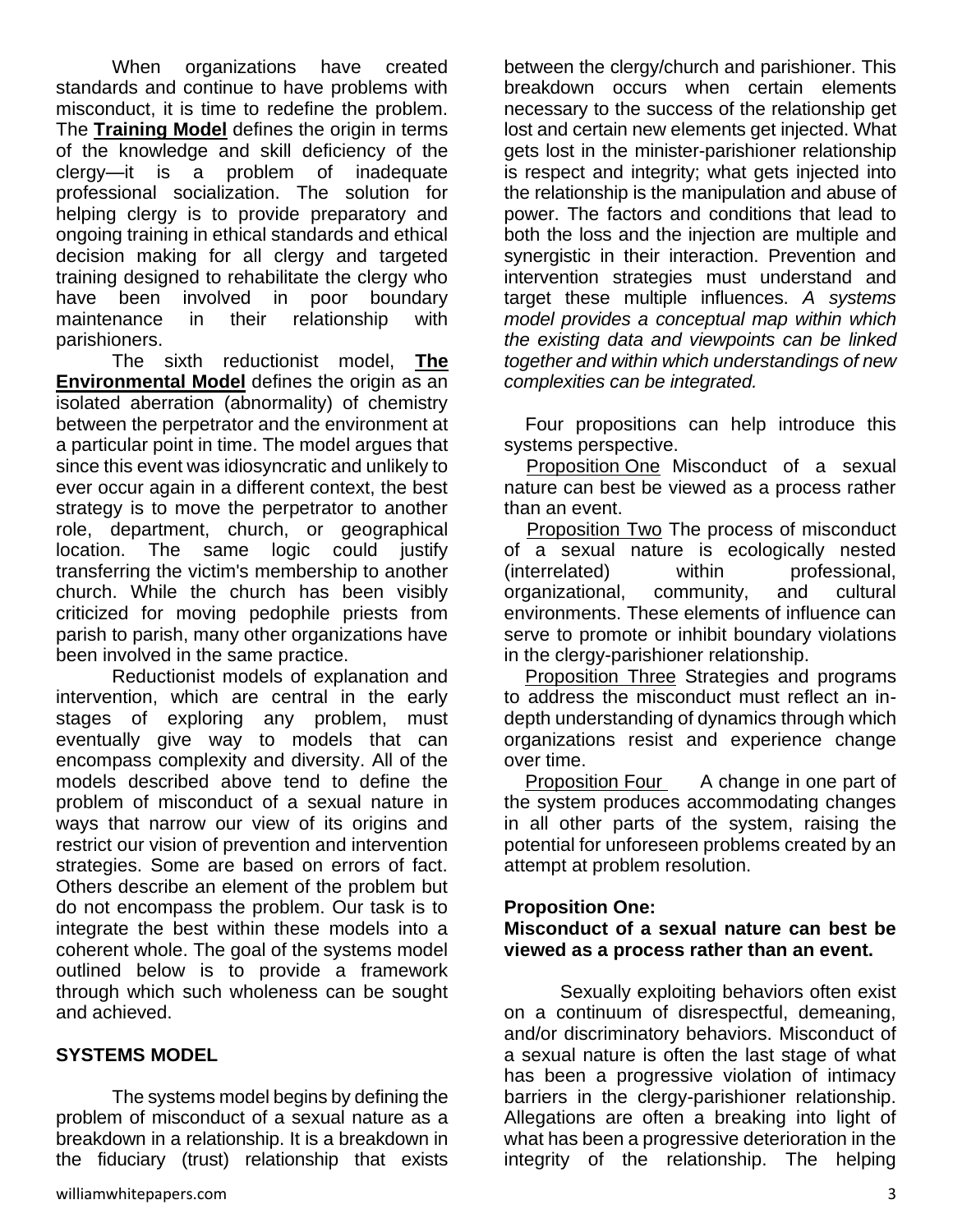relationship could be displayed on a continuum of intimacy. At one end of this continuum is the complete physical and emotional disengagement; at the other is a high level of emotional and physical intimacy. Somewhere in the middle, depending on the nature of the organization, our role, and the nature of those we serve, a zone of appropriateness will mark the boundaries of appropriate intimacy.

This concept can help us first develop a deeper understanding of the experience of victimization that results from misconduct. The trauma from sexual exploitation results from the entire continuum of boundary violations, not just the overt sexual acts. Where boundary violations have been sustained and accelerating, but stop short of sexual acts, the parishioner may be traumatized, but lack the ability to clearly label his or her exploitation. In family and therapeutic relationships, this is sometimes described as emotional incest. The concept of continuum also suggests that violations that may also be traumatic can occur at the other end. Many case studies of exploitation, in fact, involve violation at both ends of the continuum—sexual exploitation followed by precipitous termination and abandonment of the parishioner. Clergy should be held as accountable for the latter as for the former.

The understanding of this proposition is also critical to effective strategy development. The fact that sexual exploitation is often preceded by a progression of other boundary violations provides a window of opportunity to both identify boundary problems at an early stage and potentially prevent more severe transgressions in the ministerial relationship. Sexual exploitation of parishioners cannot be dealt with in isolation but must be addressed within the broader context of abuses of power that occur at both ends of the intimacy continuum.

## **Proposition Two:**

**The process of misconduct of a sexual nature is ecologically nested (interrelated) within professional, organizational, community, and cultural environments. These elements of influence can serve to promote or inhibit boundary violations in the clergy-parishioner relationship.** 

There are two major implications of this proposition. The first is that the identification of forces at all levels of this ecosystem that promote or fail to inhibit the misconduct must be identified. The second implication is that our prevention and remediation strategies must target multiple sites within the ecosystem. The layers of this ecosystem will be described shortly.

## **Proposition Three:**

**Strategies and programs to address the misconduct must reflect an in-depth understanding of dynamics through which organizations resist and experience change over time.** 

Organizations tend to respond to crises and demands for change with responses that minimize real change. If boundary problems with parishioners, and misconduct of a sexual nature in particular, become an issue generated internally or through the decree of some external body, the organization's first efforts are likely to be superficial and mechanistic. An individual worker is removed. Something extra is added a policy, a person, a training seminar—none of which is intended or likely by itself to alter the nature of the organizational culture.

In the cases of clergy misconduct of a sexual nature, one church/conference acquires another church/conference ethics policy, then replaces their name and with minimal involvement from anyone sticks it in a policy manual that few will ever read. The complaint procedure and mechanism is quickly manufactured in a similar manner and an outside trainer is brought in to do one-shot training for a group of clergy. The church feels it has responded to the problem of clergy misconduct of a sexual nature. This is not how a church changes; this is how a church avoids change.

This inherent resistance to change in most human systems suggests that efforts to address serious problems often result in superficial rather than systemic change. Our response is to take some singular action or add some appendage to the system rather than change the culture *within* the system. It is easier to remove one sexual predator than to confront an entire organizational (church) culture that has lost its mission and ministry focus or has become toxic and abusive.

## **Proposition Four:**

**A change in one part of the system produces accommodating changes in all other parts of**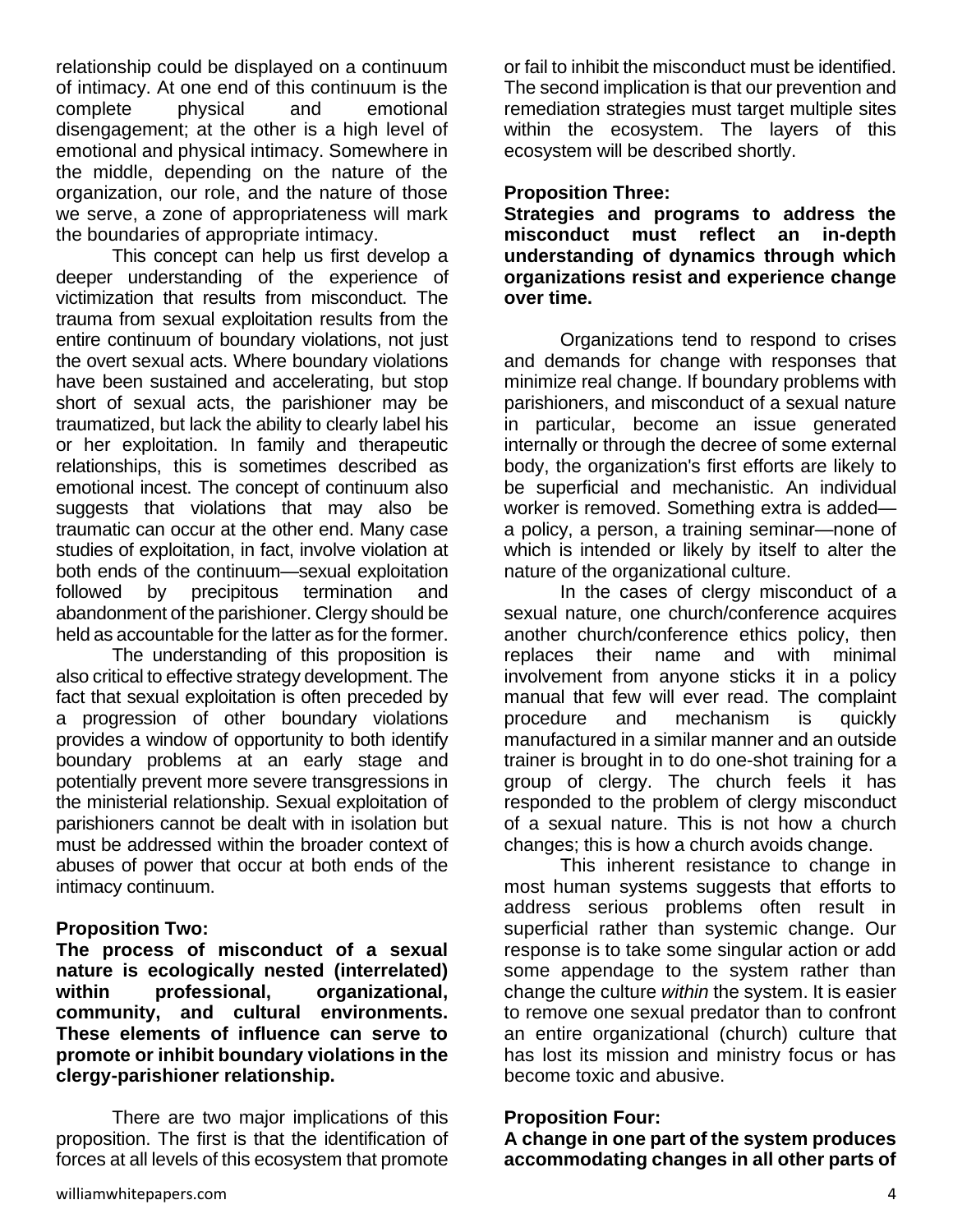**the system, raising the potential for unforeseen problems created by an attempt at problem resolution.** 

This proposition demands that organizations take extreme care in avoiding strategies that, while designed to protect parishioners, end up re-victimizing or otherwise harming parishioners. In a similar manner, we must avoid policies or procedures that in protecting parishioners fail to also protect the procedural rights (fair process) of clergy.

#### **THE ECOLOGY OF SEXUAL EXPLOITATION Microsystems, Mesosystems, Exosytems, and Macrosystems**

Systems perspectives can aid in strategy development by helping identify the multiple etiological roots of a problem, by setting a focus of intervention, and by elucidating the potential interaction of strategies at the same time or sequentially implemented within a dynamic system. The problem of misconduct of a sexual nature can, for example, be placed within a ecological framework. An event of misconduct involving a single perpetrator and a single complainant is viewed as occurring within an environment that is itself nested within a larger environment and so forth. This model places the interaction of these two individuals at the center of this ecological onion. There may be things at each layer that contributed to the unfolding of this event and resources and strategies at each layer that may contribute to problem resolution.

The center of this model is ontogeny the unique developmental histories of the perpetrator and the person(s) being exploited that brought them to this exact point in time. The systems model seeks to identify any characteristics or circumstances that contribute to either role. The purpose of such inquiry is not to psychologically excuse the perpetrator or blame the victim for his or her own victimization. Knowledge of the characteristics of the perpetrator and the victim and situational cues related to when, where, and how the misconduct occurred may help develop policies and structures that decrease the likelihood of such behavior. Perpetrator profiles may help remove persons with predatory proclivities from being appointed or may tell us the circumstances under which they may be high risk for intimacy

violations in their ministry. A better understanding of persons targeted for harassment could lead to the discovery of strategies to reduce parishioner vulnerability. If, for example, it is discovered that the lack of knowledge of what is and is not appropriate within a ministerial relationship contributes to parishioner vulnerability, programs of parishioner orientation to such issues become a potential prevention strategy. If it is discovered that particular types of parishioners are being targeted, special systems of prevention, intervention, protection, and support could be designed and implemented.

In addition to examining what each individual brings to the exploitive minister- parishioner relationship, the presence of any special chemistry in the relationship that seems unique to the exploitive event can also be explored. It seems that some clergy are vulnerable to boundary violations with only a particular type of parishioner. A greater understanding of such chemistry could help reduce minister and parishioner vulnerability by influencing how ministers are assigned to work with particular persons. It would also reveal particular types of minister-parishioner combinations that might be worthy of much more frequent and rigorous supervision.

The exploiting event occurs within a physical, professional, and social environment. This second layer of our ecological onion is the **microsystem**—the smallest unit of the organization that surrounds each worker. The microsystem is a church, a ministry setting, a work team, a supervisor, a job description. The point of inquiry in the microsystems is an examination of forces or conditions in this environment that influence positively or negatively the incidence of misconduct of a sexual nature. Conducting this kind of analysis can generate a series of microsystems intervention strategies. The strategies seek to reduce the promoting forces and to strengthen the inhibiting forces. Microsystems strategies include such areas as:

- parishioner education about boundary issues in the ministerial relationship;
- parishioner access to grievance/complaint procedures;
- training programs on ethical and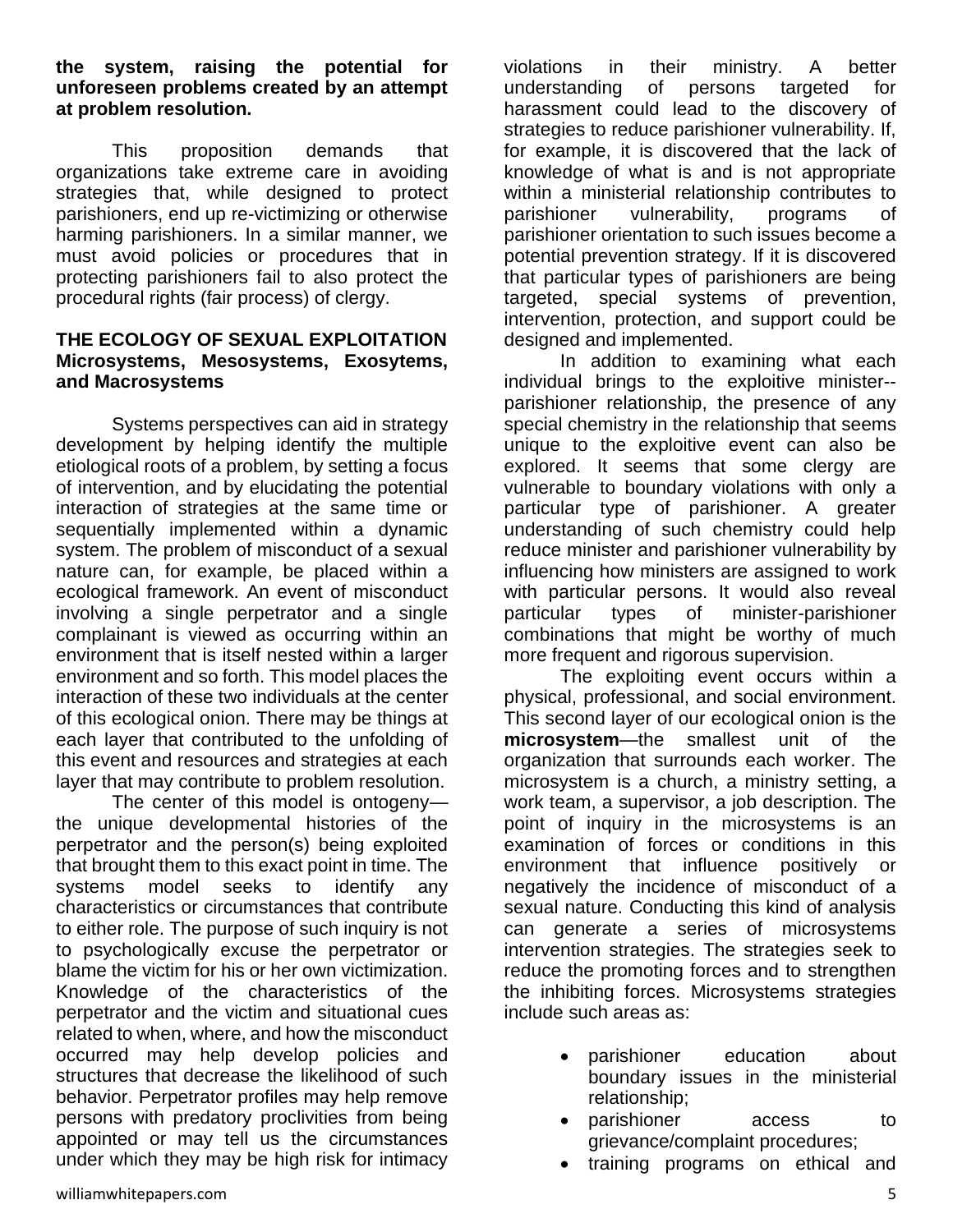boundary issues;

- clergy access to clinical supervision of pastoral counseling;
- access to internal resources of ministerial support; and,
- access for the parishioner to external resources of support (advocacy services, personal/legal consultation, counseling, support groups).

Microsystems strategies also target the alleviation of roles stressors that may have contributed to the deterioration in boundaries, e.g., role overload, role-person mismatch, role ambiguity.

Each microsystem is ecologically nested with the **mesosystem**—the total organization that embraces and links all of the organizational units and defines their relationships with one another and the outside world. At the mesosystem level, one can examine how broad organization processes and structures either enhance or inhibit misconduct of a sexual nature. Mesosystem issues include things ranging from the existence, clarity, accessibility, and enforcement of policies and standards governing the ministerial-parishioner relationships to the attitudes, values and behaviors modeled by organizational leaders. Mesosytem strategies to address misconduct of a sexual nature are encompassed within ethics committees, quality improvement committees, and planning processes that seek to consciously shape the service culture of the organization. In the next section, two particular mesosystem issues will be explored in detail the sexual culture of the organization and the propensity for abuse within closed organizational systems.

The examination of microsystem and mesosytem influences on misconduct recognizes that there is a dynamic relationship between what the minister and the parishioner brings to the organization and what the organization brings to these relationships. In the chemistry of this interaction, the propensity to exploit and the vulnerability to be exploited can be either decreased or increased. This step neither blames the organization nor removes the blame of responsibility from the clergy for his or her actions. It does acknowledge that organizations can play a contributing role by promoting or tolerating conditions that nurture misconduct or by failing to serve as an active restraining agent to misconduct of a sexual nature.

Each organization (its microsystems and its workers) is nested within a broader geographical, social, political, and economic environment (**exosystem**). There is a complex and continuing relationship between the organization and this immediate environment that influences the internal values and behavior within the organization. It is important for an organization, the church, to have understanding of the degree to which the values, attitudes, and entrenched behaviors within this exosystem will serve to enhance or inhibit misconduct within the ministerial setting. Where enhancing factors exist in great strength, the church may choose to link itself with other organizations in a campaign of community education designed to weaken such forces, or, having an awareness of such external factors, intensify their internal programs to prevent misconduct. Through its political voice and through its trade associations, the church may also contribute to weakening such enhancing factors in the broader culture (macrosystem).

The issue is not which one of these strategies is preferable. The issue is how can these strategies be integrated with existing resources into a coordinated program that targets these multiple levels of intervention.

#### **MESOSYSTEM AND MICROSYSTEM PROBLEMS Organizational Culture: Boundaries Controlling the Expression of Power, Aggression Sexuality**

With this broad overview in place, I will focus on three mesosystem and microsystems problems that have been a focus for my work:

- Shaping non-exploitive organizational sexual cultures
- Creating an organizational code of Professional Practice as the centerpiece of a value-driven, service-oriented organizational culture, and
- Addressing the special problem of sexual exploitation of clients within closed organizational systems.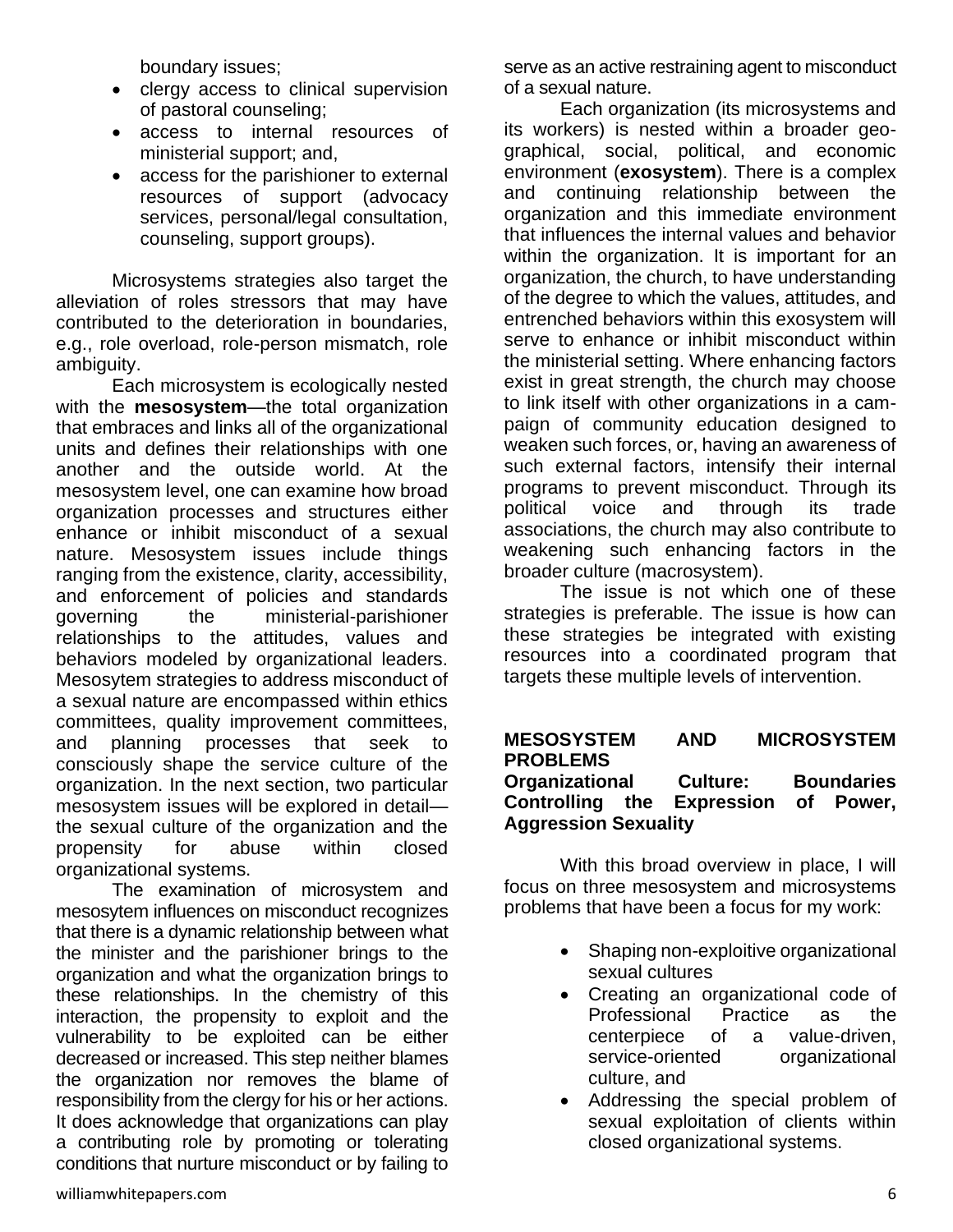One dimension of the microsystem and mesosytem environment that influences misconduct of a sexual nature is the culture of the organization and its work units. Every organization can be said to have a culture. Each organization's culture can be described in terms of its history, traditions, heroes and heroines, values, symbols, slogans, rituals, taboos. Some can be described in terms of particular customs related to dress, food, leisure, music, and art. In a similar manner it can also be said that each organization has a sexual culture. The sexual culture defines the customs and etiquette that will guide professional and personal relationships between organizational members and between members and their constituents. The sexual culture of an organization shapes a climate of respect or disrespect that can serve to either inhibit or nurture misconduct.

Strategies to discourage abusive behavior in the church can examine how member values and behaviors are shaped by such cultural elements as:

> **Language**, e.g., customary use of disrespectful, profane, exclusive, or derogatory language; racial epithets; demeaning humor; labels that objectify and depersonalize; or verbal threats and intimidation.

> **Artifacts and symbols**, e.g., paintings, sculptures, books, magazines, posters, articles of clothing, or other objects in the work environment that may contribute to a climate of disrespect.

> **Ethics and values**, e.g., the absence or lack of clarity in values defining proper and improper behavior in ministerparishioner relationship, work practices that devalue particular groups of workers such as gender inequity in salaries, work assignments, or promotions.

> **Modeling of relationships**, e.g., the values and behavior modeled by organizational leaders in clergy-clergy, clergy-parishioner relationships in both formal and informal settings.

In many churches the struggle is to bring the implicit and real culture into compliance with the culture defined in the church's mission and core values. Incongruence between these values provides a breeding ground for misconduct. Well written sexual ethics policies and procedures are rendered meaningless in an environment where organizational leaders are practicing or openly condoning the exact behaviors tabooed by our aspirational values.

Through the conscious examination of our church cultures, we can seek to remove abuse-condoning elements and replace them with elements more conducive to parishioner health, clergy health, and church health.

## **Organizational Code of Professional Practice**

The centerpiece of any response to misconduct of a sexual nature is the clear definition and monitoring of the boundaries of appropriateness and inappropriateness within the ministerial relationship. Our ability to prevent abuses of power and our response to persons who commit such abuses are both contingent upon the clear articulation of these boundaries. *(See Section I, Chapter I on Policies and Procedures)* 

A core value that is often embedded in policies and procedures is the presumpive vulnerability and innocence of the client. Many organizations declare unequivocally that the responsibility for setting boundaries in helping relationships is always that of person with the greater ascribed power—the clergyperson. The parishioner's interest in, initiation of, or compliance with sexual intimacy has no relevance and in no way diminishes the clergy's total responsibility for maintaining boundaries of appropriate conduct in the ministerial relationship. Such responsibility is the very essence of the fiduciary relationships—the special duty and obligation taken on by the clergy to protect the interests and well-being of the parishioner.

Developing policies and operating with a highly visible policy are powerful tools for shaping and monitoring values within a strong parishionercentered organizational culture. Such policies articulate clear standards and a body of aspiration values that can serve as inhibiting influences to boundary violations and misconduct.

#### **Organizational Turbulence and Parishioner/Clergy Vulnerability**

Are there any types of organizations or particular stages in the life of an organization that generate a greater incidence of misconduct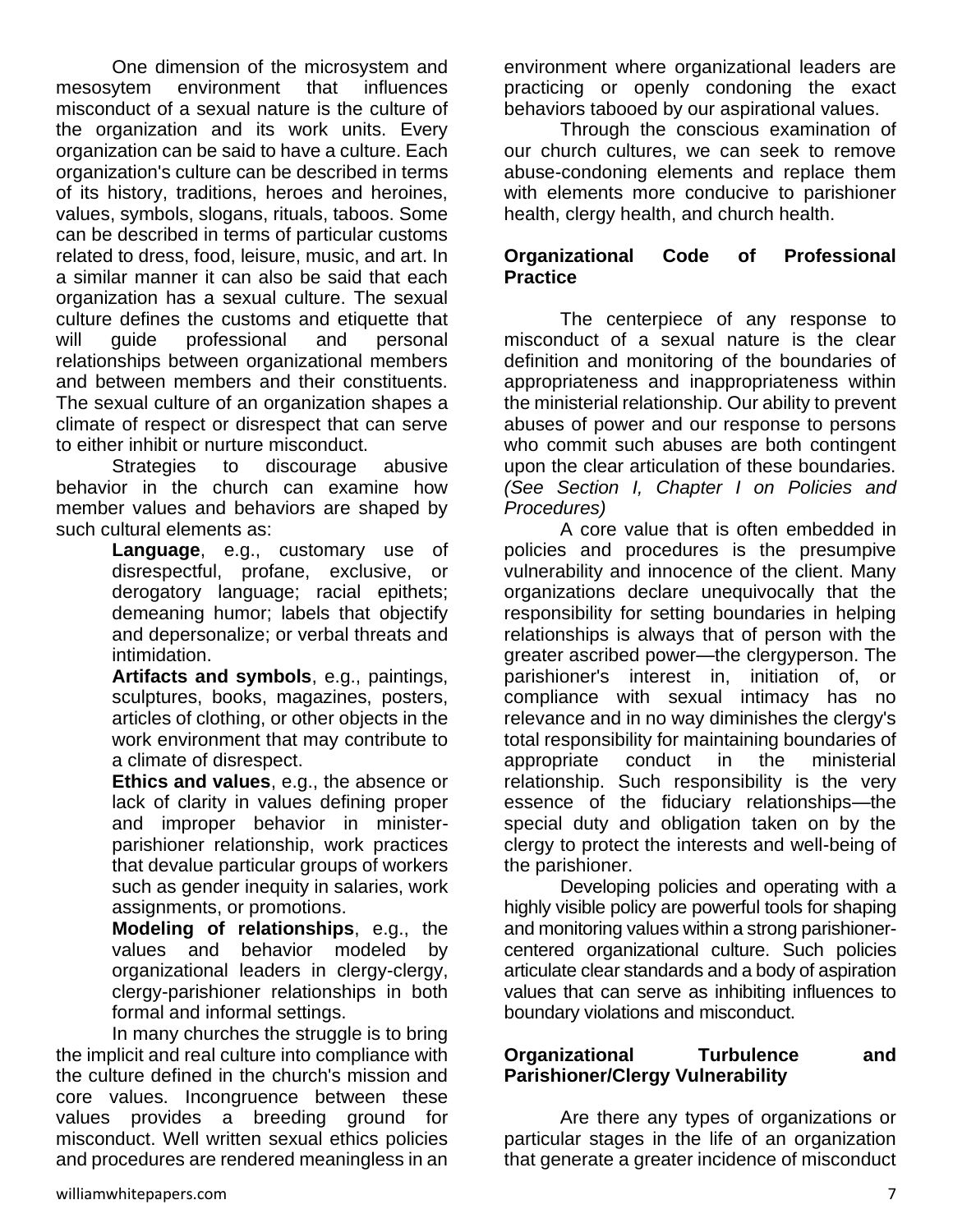of a sexual nature? There are two such circumstances I have noted from my consulting experience. The first is an increased incidence of harassment and exploitation in organizations going through periods of turbulence and rapid change. The second is the great potential for the abuse of power in what I have described as closed incestuous systems. In both contexts, clergy-parishioner boundary violations can be elicited from and be symptomatic of aberrations in group process and organizational health.

Rapid change within an organization disrupts the psychological homeostasis of all members. Members at all levels who have lost their sense of personal and professional value may seek a variety of channels through which to reassert and affirm their value and potency, including increased incidence of voluntary sexual intimacy between members. Incidence of misconduct of a sexual nature during such periods probably has little to do with sex, but is a means of seeking fulfillment for other needs. Attempted sexual contact in clergy-clergy and clergy-parishioner relationships during such turbulent periods may have more to do with power, anger, aggression, physical depletion, loneliness, or desperate needs for selfaffirmation than with sexual attraction.

During periods of organizational turbulence there is a weakening of organizational culture and values. The organization loses its power to shape, monitor, and self-correct boundary problems within clergy-parishioner relationships. Weak organizational cultures lose the capacity to define boundaries of appropriateness in ministerial relationships. Weak organizational cultures exert little influence or control on individual practitioners. Rapid member turnover or growth opens up the possibility of emergent subcultures that deviate from the church's historical values. Turbulence within organizational systems, just as in family systems, marks a period of great vulnerability for role boundary violations. Strategies to address boundary violations amid such turbulence must include the active management of change and the strengthening of the organizational culture and the values guiding clergy-parishioner relationships.

## **Incestuous Systems**

Applying family systems theory to organization, I have described the extreme disruption of personal and organizational health associated with sustained organizational "closure." An incestuous dynamic can result from this closure—a stage in the life of an organization marked by increasing members meeting most, if not all, of their personal, professional, social, and sexual needs inside the boundary of the organization. The progressive closure of such organizations over a number of years was marked by such predictable elements as the following:

- the emergence of organizational dogma—a rigid, and unchallengeable belief system;
- the centralization of power and preference for charismatic styles of leadership (the emergence of high priests/priestesses);
- the progressive isolation of the organization and its members from the outside professional and social world;
- the homogenization of the members by age, race, sex, religious doctrine or values via a tendency to isolate and expel that which was different;
- excessive demands for time and emotional energy of members;
- the development of a closed social network by organizational members;
- the intense focusing on the personal and interpersonal problems of members;
- the disruption of church functioning from problems arising in clergy/clergy, clergy/parishioner social and sexual relationships;
- the projection of organizational problems on an outside enemy or scapegoating and extrusion of individual members;
- the escalation of interpersonal and intergroup conflict to include plots, conspiracies, or coups against church leaders;
- the emergence of a punitive, abusive organizational culture; and
- the fall of the "high priest/priestess" and a contagion of member turnover (breakup of the system).